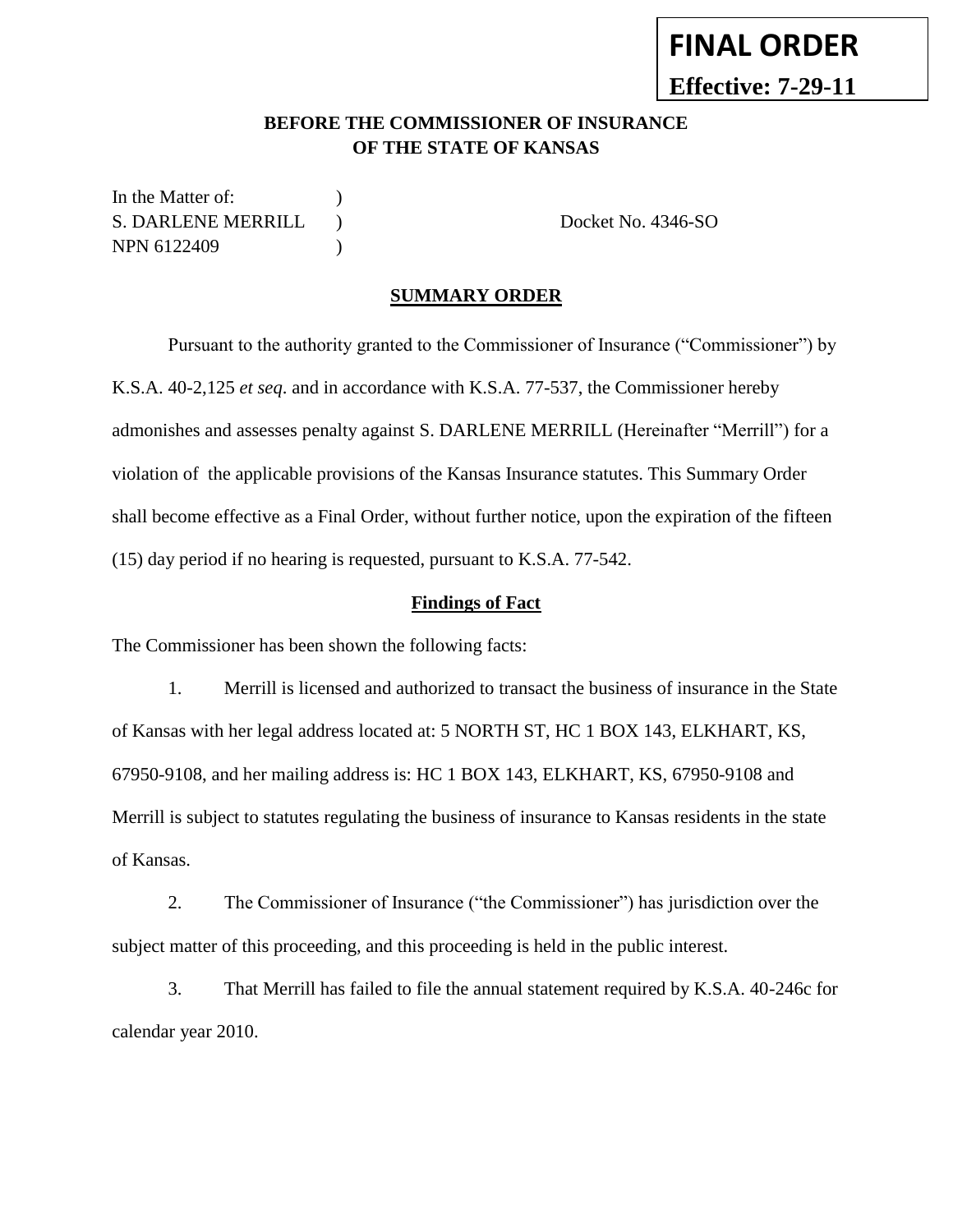4. That on May 19, 2011, Merrill was notified by letter pursuant to Nelson v. Miller, 233 Kan. 122, 660 P.2d 1361, 1983, that KID considered the failure to file the required annual statement to be in violation of Kansas law and could result in administrative action being taken

against her if she did not file the required statement.

5. That to date, Merrill has not responded to the Nelson v. Miller letter sent by KID

on May 19, 2011, and has not filed the required statement.

# **Applicable Law**

1. K.A.R. 40-246c states, in the relevant part:

"Each licensed agent shall file with the commissioner on or before March 1 of each year a statement on a form prescribed by the commissioner. . . The individual responsible for filing the statement shall be the agent who signs the policy or the agent of record with the company..."

2. K.S.A. 40-2,125 states, in pertinent part:

(a) If the commissioner determines after notice and opportunity for a hearing that any person has engaged or is engaging in any act or practice constituting a violation of any provision of Kansas insurance statutes or any rule and regulation or order thereunder, the commissioner may in the exercise of discretion, order any one or more of the following:

(b) If any person fails to file any report or other information with the commissioner as required by statute or fails to respond to any proper inquiry of the commissioner, the commissioner, after notice and opportunity for hearing, may impose a civil penalty of up to \$1,000, for each violation or act, along with an additional penalty of up to \$500 for each week thereafter that such report or other information is not provided to the commissioner.

## **Conclusions of Law**

Based on the Findings of Fact in Paragraphs #1 through #5 and the applicable law as

stated above,

# **IT IS THEREFORE ORDERED BY THE COMMISSIONER OF INSURANCE:**

1. Merrill's failure to file an annual statement as required constitutes a violation of

K.S.A. 40- 246c.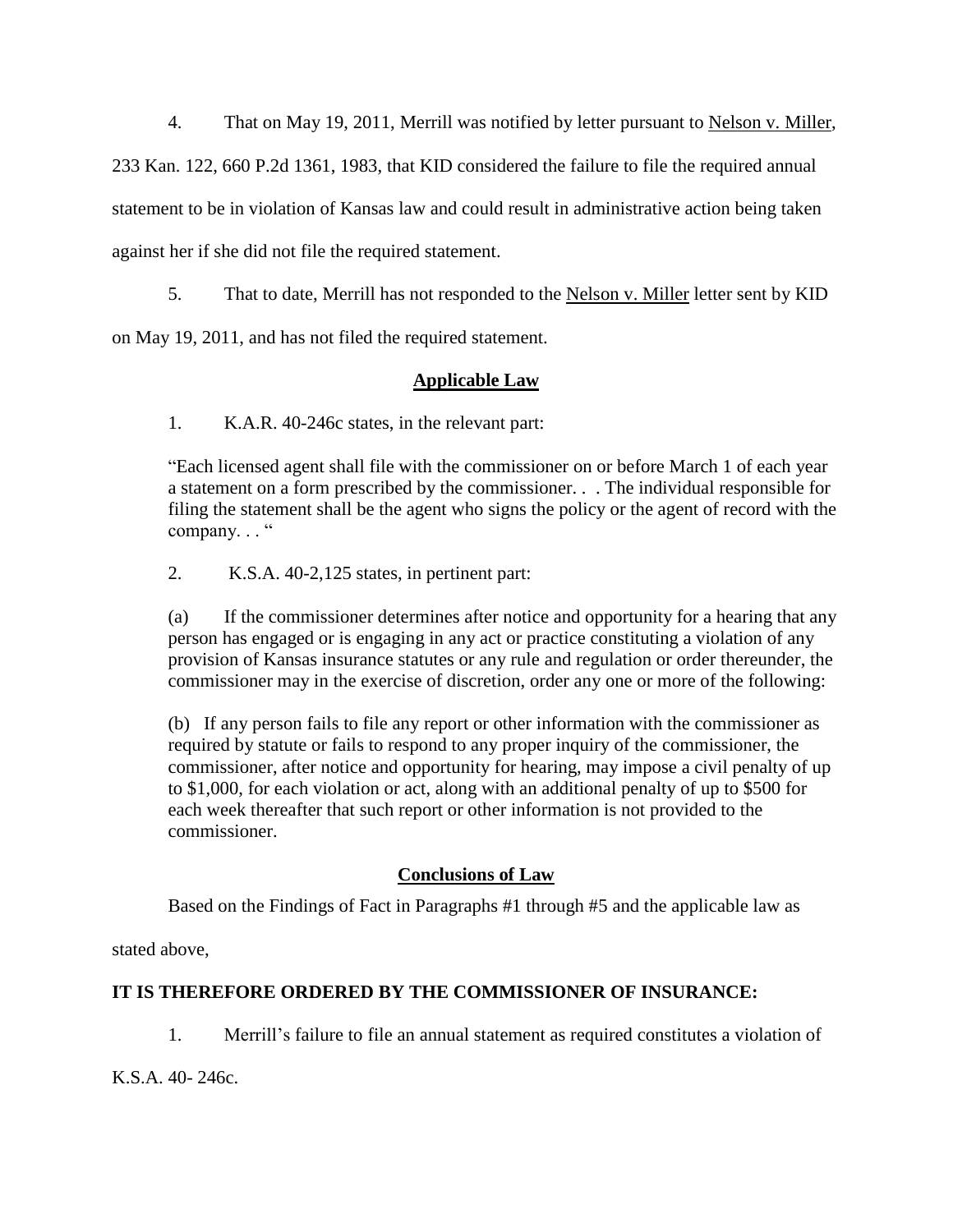2. Pursuant to K.S.A. 40-2,125 Merrill shall pay a monetary penalty in the amount of One Hundred dollars (\$100) for the above-stated violation of K.S.A. 40-246c.

3. The Commissioner shall retain jurisdiction over this matter to issue any Order(s) deemed necessary and appropriate.

#### **NOTICE OF RIGHTS**

S. DARLENE MERRILL is entitled to a hearing pursuant to K.S.A. 77-537, the Kansas Administrative Procedure Act. If Merrill desires a hearing, she must file a written request for a hearing with:

Zachary J.C. Anshutz, General Counsel Kansas Insurance Department 420 S.W.  $9<sup>th</sup>$  Street Topeka, Kansas 66612

This request must be filed within fifteen (15) days from the date of service of this Order. If Merrill requests a hearing, the Kansas Insurance Department will notify her of the time and place of the hearing and information on the procedures, right of representation, and other rights of parties relating to the conduct of the hearing, before commencement of the same. If a hearing is not requested in the time and manner stated above, this Summary Order shall become effective as a Final Order upon the expiration of time for requesting a hearing, pursuant to K.S.A. 77-613. In the event Merrill files a petition for judicial review, pursuant to K.S.A. 77- 613(e), the agency officer to be served on behalf of the Kansas Insurance Department is:

Zachary J.C. Anshutz, General Counsel Kansas Insurance Department 420 S.W.  $9<sup>th</sup>$  Street Topeka, Kansas 66612